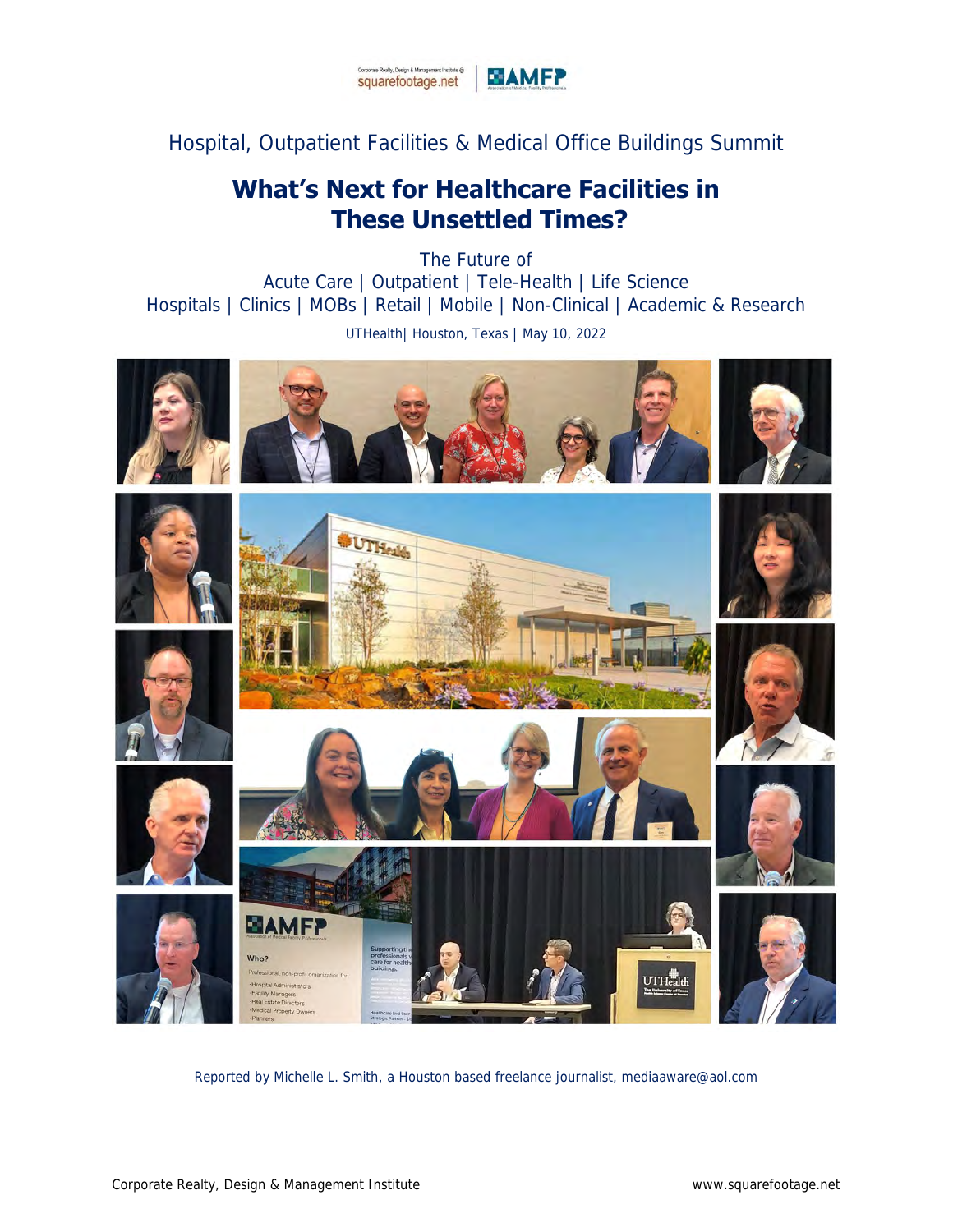SUMMIT AMBASSADOR

# **ArmstrongFlooring**

**INDUSTRY PARTNERS** 



- Healthcare Gymnastics Comparing 2018 & 2022 FGI Guidelines and Texas Hospital Licensing Rules
- Strategies to Resolve Tough Workforce Issues in the Healthcare Industry
- Flexible Spaces Designing for the Unknown
- Confronting Healthcare's New Reality After COVID: Enduring Drivers, Disruptors and **Opportunities**
- Hospital of Future: What Technology Elements are Required to Build a Hospital that's Truly Advance
- Artificial Intelligence in Health Facilities Planning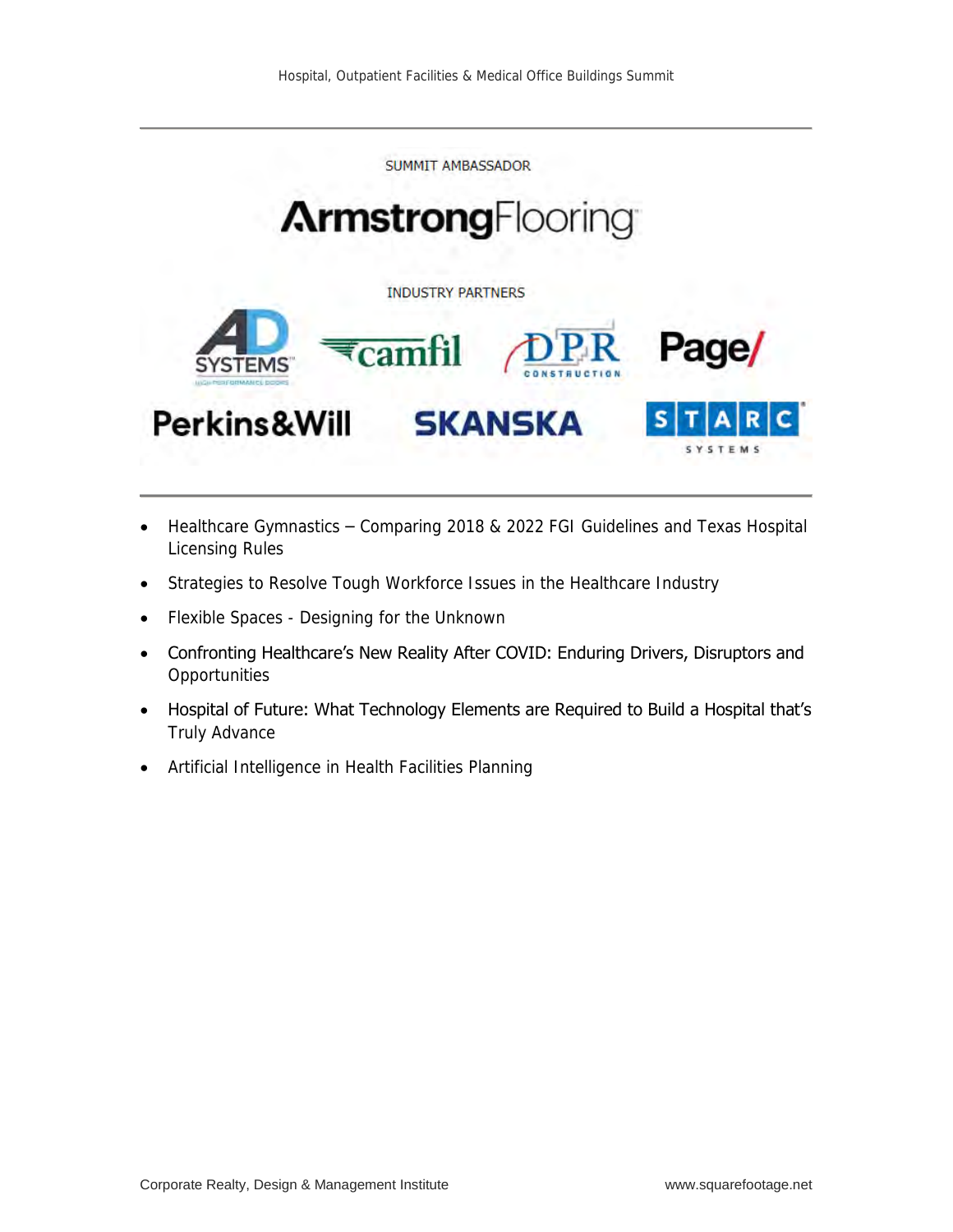## Healthcare Gymnastics – Comparing 2018 & 2022 FGI Guidelines and Texas Hospital Licensing Rules

#### Tina Duncan, AIA, ACHA, CBO, FGI Board of Directors, AIA AAH Codes and Standards Chair

Duncan presented an insightful overview of the 2022 FGI Guidelines, covering changes from the 2018 FGI version and those of the state of Texas, as stated in the Healthbook, which is also commonly referred to as "the yellow book" and whose standards were set in 2001. She clarified that her presentation on hospitals was from her perspective. Here are the highlights:

TEXAS HAS ITS OWN RULES: States started talking about adopting guidelines pre-Covid, all based on the 2018 guidelines and with the knowledge that our rules are outdated. Now, we've gone through stops and starts and are still using the current rules. The 2022 guidelines that are now out.

SAFETY RISK ASSESSMENT: Under current Texas rules, no safety risk assessments are required.

FUNCTIONAL PROGRAM: The 2022 FGI Guidelines add the **project's purpose and expectations of** delivery of patient care to its requirements. Duncan suggests we now need different kinds of safety risk assessments, with the intent to proactively identify hazards and risks and mitigate underlying conditions. Under current Texas rules, nearly all requirements specific to a room or department is included within each applicable setting. Compared it to creating our own adventure, using what she termed the "Frankenstein model," which allows one to pick and choose.

INVASIVE PROCEDURES: 2022 adds a non-traditional approach to Cath labs, which are considered invasive. This means your Cath needs to be in the restricted environment. The 2018 and 2022 quidelines do define invasive procedures, but don't include Cath labs. Yet the definition still rests with the state. For those using the guidelines outside of Texas, Duncan recommends for "any procedure that you're doing that is questionable, have those discussions with the state prior to design."

BEDS: FGI does not define bed size. "What they want you to do is determine those clearances that are required around the bed by the bed that's being used or the structure that's being used," says Duncan. "That means you have to know that information at the onset of the project

HANDS-FREE FAUCETS: Texas rules have no specific size for faucet blades. The 2022 guidelines added to definitions including minimum size of 4 inches for a blade to be considered 'hands-free.'

ISOLATION AND ANTEROOMS: Texas requires at least one isolation room per 30 acute beds and one per each type of CCU, with a minimum of one anteroom. For 2022, FGI says that ICRA will determine anteroom requirements and that there be added space for donning and doffing PPE when entering an anteroom from a corridor. There are different requirements for anterooms and isolation rooms depending on the department

NEONATAL COUPLET ROOMS: Under the 2022 FGI Guidelines, if a new mom and her baby both need care, they may be in the same room. Under the 2018 rules, the guidelines were 120 SF per bassinet or crib. For 2022, guidelines require 180 SF per bassinet.

COMMON ELEMENTS – Control Doors: Under current Texas rules, cross-corridor control doors hall consist of two 44'inch leaves which swing in a direction opposite of each other and shall be provided with a view window. There are no requirements listed in the 2018 or 2022 guidelines. For elevators 2022 Guidelines say cab size shall be at least 5'8" wide and 9' deep. Current Texas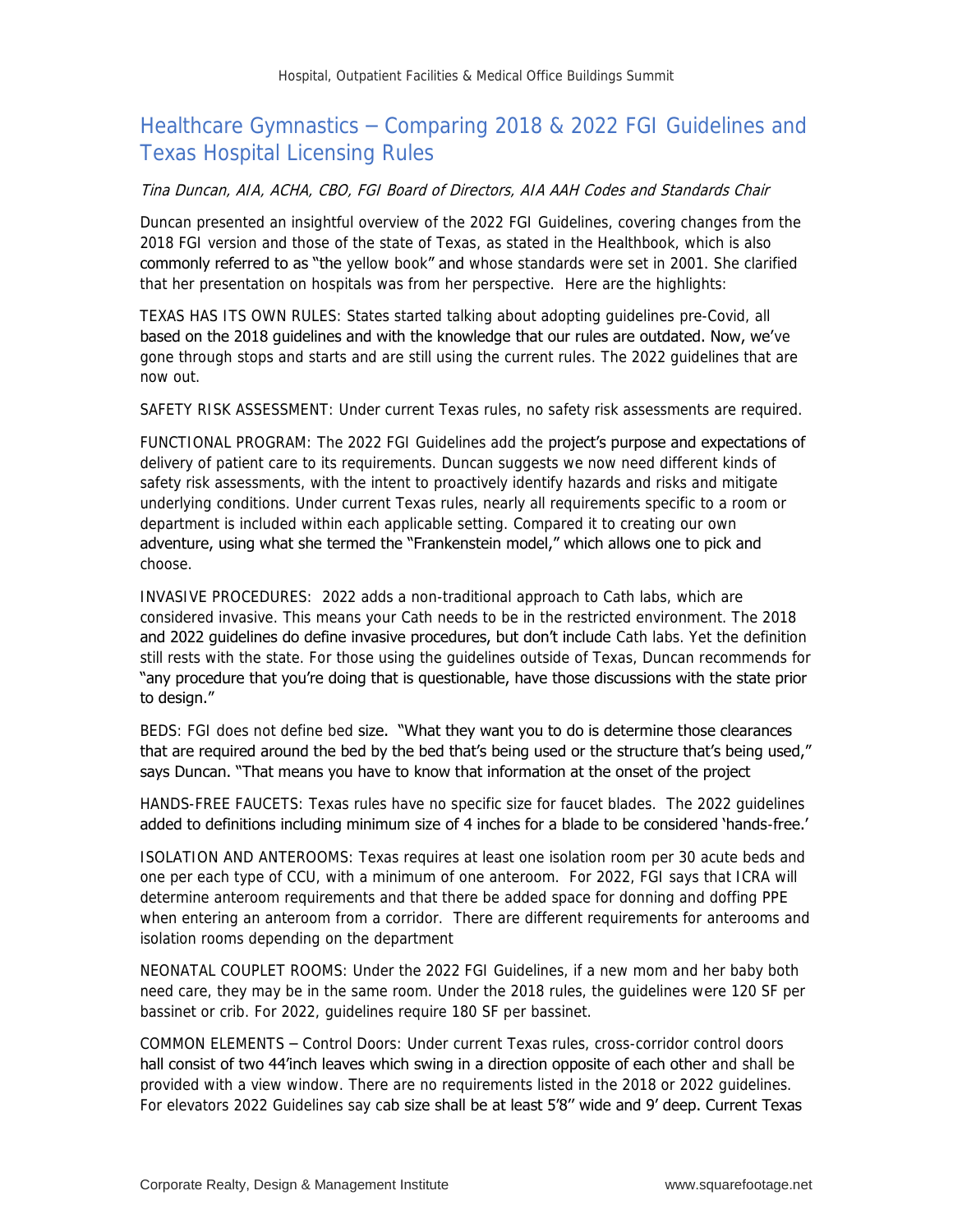rules provided for an elevator lobby with smoke exhaust, a swinging hoistway door and a horizontal sliding door.

HANDRAILS: Under the 2018 guidelines, unless revised in the scoping chapter, handrails shall be installed on both sides of patient use corridors. For 2022, where features preclude continuous handrails, handrails installed on one side is permitted, as in the case of a series of doors only allowing a small portion of a handrail.

PATIENT ROOM WINDOWS: Under current Texas rules, windows in patient sleeping rooms shall be located on an outside wall. These windows may face an atrium, an inner court or an outer court provided the following requirements are met.

EMERGENCY SERVICES DECONTAMINATION ROOM: Current Texas rules indicated they must be connected to interior corridor and must have exterior entrance, with 80 SF min. of space. For 2022 Guidelines, they also must be connected to interior corridor, with exterior entrance and a 100 SF minimum, with no max/min for outdoor structure.

HOSPICE OR PALLIATIVE CARE: In these rooms, the guidelines provide for 153 SF with 10 feet at the head of the patient bed and clear floor area of 33 SF for a family support zone, providing space for overnight stays. In renovation, this may be reduced to 120 SF. A mobile telemedicine cart is permitted.

GERIATRIC CARE: The new guidelines have added requirements for geriatric patient care and new safety provisions. Trauma rooms are not allowed to be used for exams. The 2022 guidelines added a Transcranial Magnetic Stimulation (TMS) room, an Intensive Outpatient and Partial Hospitalization Program (IOP/{HP) and new safety provisions in entrances, reception and waiting spaces.

BURN TRAUMA CRITICAL CARE UNIT: For 2022, they must meet ICU criteria, have an available operating room with a temperature of 95 degrees, a maximum of one patient per room, a patient room designed as a Protective Environment (PE) and Radiant heat panels over the bed.

SECURITY: A video surveillance system for public entrances and duress alarm systems must be placed where entrances are located.

PUBLICATION OF THE 2022 FGI GUIDELINES: Now available on Facility Guidelines Institute website,<https://fgiguidelines.org/guidelines/purchase-the-guidelines/>

Be advised that the 2018 version will no longer be available after July 1, 2022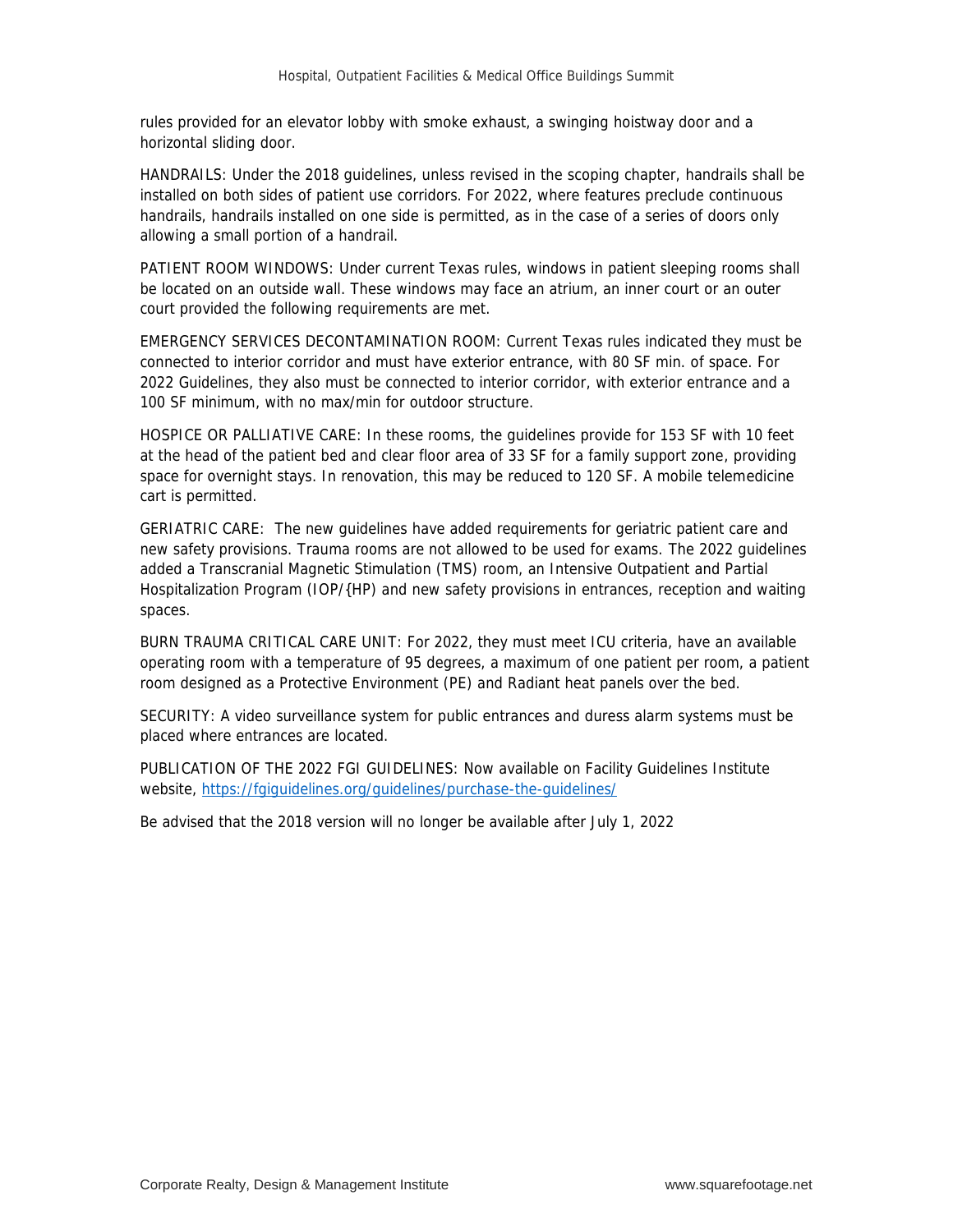## Strategies to Resolve Tough Workforce Issues in the Healthcare Industry

Peter Beard, Senior Vice President for Regional Workforce Development with the Greater Houston Partnership,

Lisa Bogany, Strategic Projects Manager, Workforce Solutions,

Steve Klahn, MBA, RN, CCRN-K, FACHE, Virtual Medicine-Inpatient Services Clinical Director at Houston Methodist

Dennis Yung, Executive Vice President with Skanska.

Peter Beard opened discussion of regional development and new initiatives facing the workforce, as this related so pre-pandemic demographics and the need for more diversity today. He asked, "Is it harder today to find diverse, skilled labor? Houston has experienced population growth of 69,094, from July 2020 to July of 2021. By comparison Phoenix' gained of 78,220, Atlanta's gained 42,920 and Dallas-Fort Worth's gained 97,290. Industries like healthcare are driven by population growth, which in turns means more capital expansion.

"We had equal net migration and natural population growth," says Beard. We have people helping to drive production – more skilled labor and greater production.

Beard compared the 2010 composition and with the 2020 composition from the U.S. Census. Amid the Hispanic segment, which is 35 % of the total, 60 per cent have a high school education or less. Around 20% have some college, but no degree. Among the Black population, 30% have a high school diploma, and 35 % have less than a college degree. The pandemic truly disrupted early childhood education, with many daycare centers closing. These students will need ongoing training.

CONSTRUCTION: Construction was the second-largest gaining sector over the month up 3,200 jobs, or 1.5% from March of 2021 to March 2022. Construction has added an average of 1,700 jobs over the month, which indicates that this month's gains are substantially above the longterm average. Specialty Trade Contractors was the largest contributor to the overall sector's increase, up 1,600 jobs over the month. The second largest contributor was Construction of Buildings, which added 1,000 jobs from February to March 2022. Heavy and Civil Engineering Construction contributed 600 jobs. Construction employment was revised upward by 1,300 jobs for a January to February larger net gain of 3,600 compared to an original estimate of 2,300 jobs.

Lisa Bogany, who specializes in upskilling current and future workforce and building strategic partnerships, presented the long-term projections,

PROJECTED HEALTHCARE WORKFORCE NEEDS OVER NEXT TEN YEARS: The growth in jobs for Registered Nurses will rise from 56,318 in 2021 to 66,418 in 2031, predicts Bogany. Similarly, for Licensed Practical and Licensed Nurses there is an expected expanded need from 13,903 in 2021 to 16,894 in 2031.For doctors, the projected growth is smaller, rising from 7,121 in 2021 to 7,98 in 2031. Physical therapists will see a rise from 3,770 now in Houston to 4,896 ten years down the road. Respiratory therapists' need will grow from 2,712 last year to 3,567 in ten years. The rise in need for radiologic technologists and technicians is around 700 for the next ten years, growing to 5,081 from 4,358.

CONSTRUCTION WORKFORCE NEED GROWTH: For a first-line supervisor of construction, job growth will hit 26,022, up from 22,254 in QQ last year. Electricians tally 20,751, up from 17,376 in 2021's O4. Plumbers, pipefitters and steamfitters will see an increase of almost 2000, rising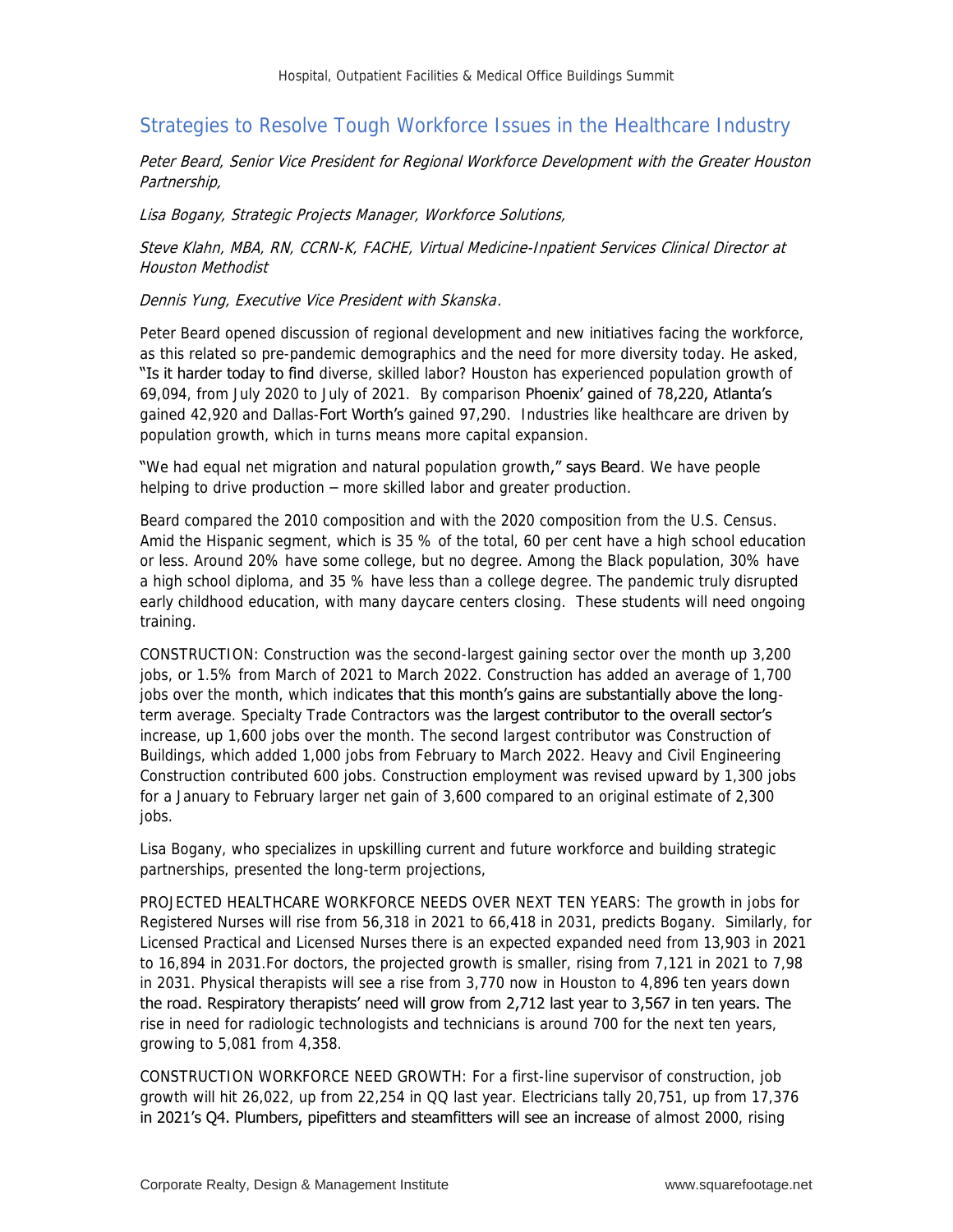from 12,420 to 14,255. There will be an expected growth in need for rotary drill operators in oil and gas from 1,561 to 2,093 in 2031.

Though women have made important gains in the corporate pipeline, they still make up less than 25 percent of executive-level positions. They are also significantly more burned out—and increasingly more so than men. There is also a disconnect between companies' growing commitment to racial equity and the lack of improvement we see in the day-to-day experiences of women of color. McKinsey reports that Women leaders continue to feel the burn of burnout. Statistics show men think childcare is affordable while women don't.

Bogany collaborates with UpSkill Houston, a division of the Greater Houston Partnership, Gulf Coast Workforce Solutions for the Houston-Galveston Area (wrksolutions.com), Construction Career Collaborative (c3.org) which goes into schools as well as a program called SheBuild, plus ABC and CMEF, Mysite (onlinesmef.org). "More females are showing up, tending to perform better than some of their male counterparts," says Bogany. Also, S&B Engineers & Constructors did a female internship in construction, as did the HLS&R with a craft competition for Three Ton Smokers.

"We pay them and they work for you. The City of Houston has Hire Houston Youth going on. Workforce Solutions has funds to offset costs of training. Part of the success was the identification of which workers needed to be reskilled and the opportunity to have a match reimbursement for 25 to 95% of the costs.

WHAT MINDSET SHIFTS DO WE NEED? Bogany suggests looking at non-traditional talent pools and seeing how we can adjust and make better use of talent among veterans and those who are no longer incarcerated.

Dennis Yung, with Skanska heralded work experience through internship programs. He says work/life balance is a new, post-COVID focus and he sees their projects focusing on opportunities for diverse thought and true inclusiveness. "They expect to have time to devote to family and companies are figuring out ways to rotate shifts to accommodate these needs. Houston is the second largest population of returning service men. Next Stop is a great way to tap into this population – they have wonderful experience in problem solving every day and they are resilient.

Also, plumbers, welders, skilled craftsmen who may have been through the justice system are another resource in the talent pipeline.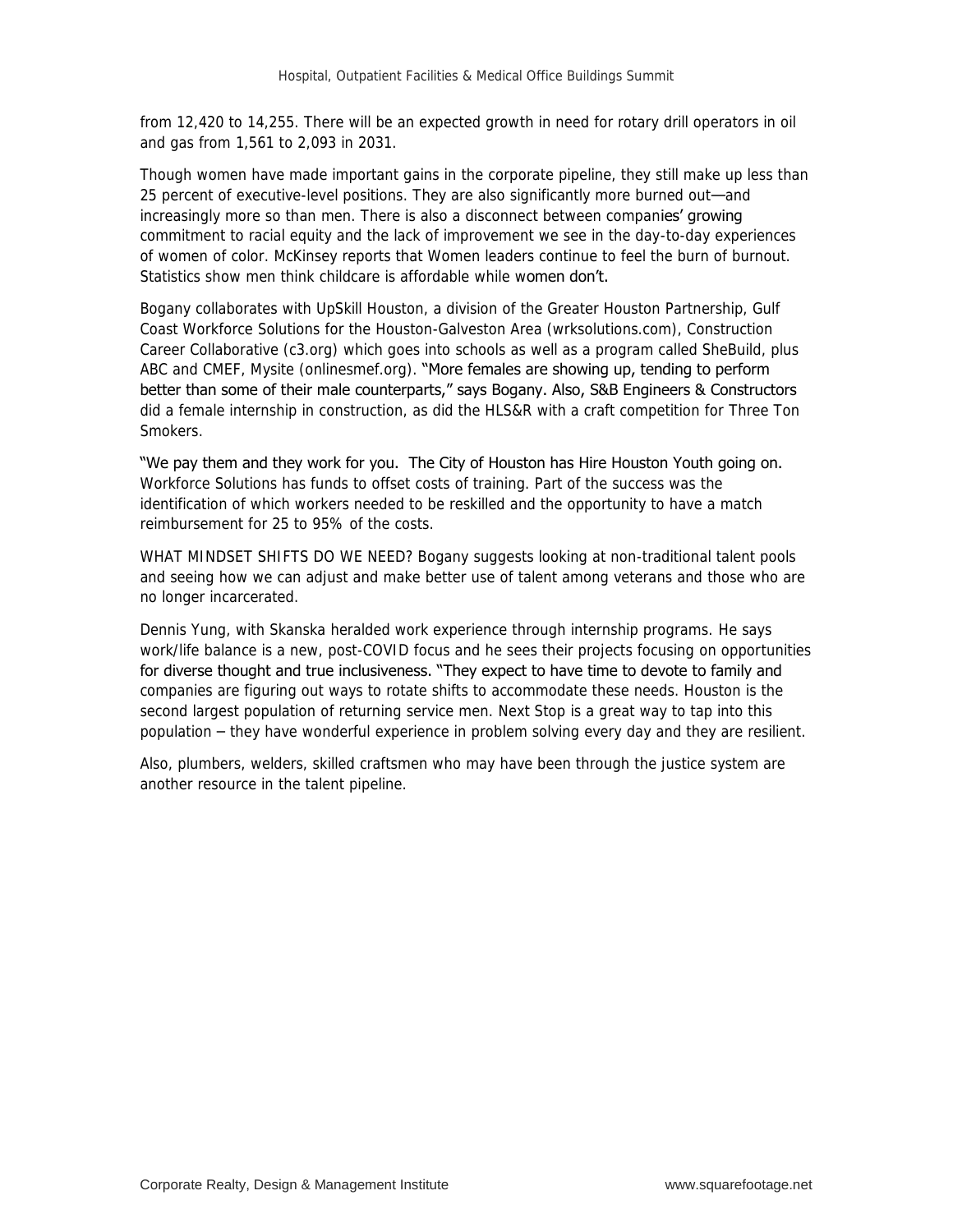## Flexible Spaces - Designing for the Unknown

Sunita Ganjoo, BArch, MBA, PMP, Senior Project Manager, PMO at Harris Health System,

#### Jill Pearsall, Senior Vice President, Facilities Planning & Development, Texas Children's Hospital,

Ginger Smith, Senior Facilities Construction Project Manager, UTHealth and President of Construction Owners of America, Texas Chapter and

Gary Longbotham, President, AMFP Houston and Executive Vice President/Principal of J. Tyler Services.

Ganjoo shared that they were caught by surprise by the global extent of the pandemic. "The predicting models tell you only so much. There's a whole gamut of changes in the building codes that impacted the industry. Construction costs escalated, causing a ripple effect from the pandemic. She focused on what is next and on preparing for other emergencies such as cyberattack.

Smith said, "It's a cliché, but the past does predict the future." We look at adversities we've had to overcome, put some procedures in place and collaborate on how do you plan for the unknown? We have a way to go on this and costs are greater for renovation. One space I have renovated six times due to occupancy changes. There are things we could have done with things that are moveable. Unfixed spaces will be an asset in the future. The tough questions we ask our collaborative teams for better solutions is "How do you know or define what you don't know? Or does this square with your assumptions about the future?' Smith said, "I was taught early that change will happen – adapting to change is what we do. We move forward with the best solutions possible.

Pearsall said that if you could spend a day with an ER nurse, you learn that every situation is different. Anyone's condition can change in a heartbeat. Think about whom we are creating the space for and how can we create the best environment for them? If you do that, you are best staged for the next pandemic or crazy disaster.

Ganjoo said Ben Taub, the emergency care hospital, is the most populated and was designed 40 years ago. "We decided to change. The nursing staff demanded that we have daylight in treatment rooms. As facility planners, we look at how the needs are changing and plan for that. We also consider how this will impact the budget with financial models that sometimes don't make sense with the new needs.

New Construction vs Renovating/Repurposing: Pearsall shared that in her experience, new construction can be far easier to manage and predict than renovating/repurposing. "Renovations are a different animal than new construction, and it takes talented, engaged, committed partners to know how to work through it, manage all of the balls in the air, and look for and appropriately respond to finding the skeletons in the closets," Pearsall says.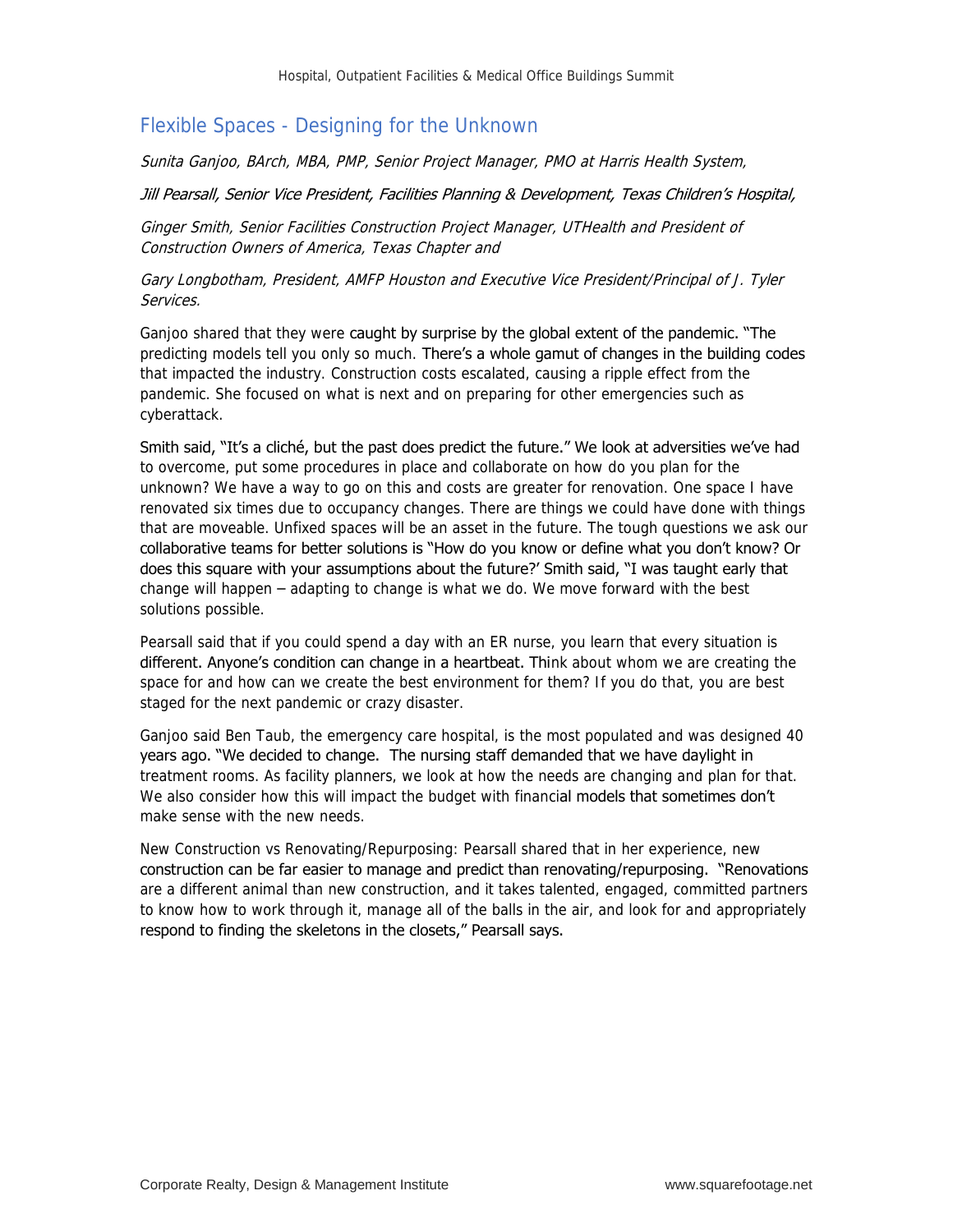## Confronting Healthcare's New Reality After COVID: Enduring Drivers, Disruptors and Opportunities

#### Supina Mapon, Healthcare Strategist, DPR Construction. She has advised numerous health systems, academic medical centers, community hospitals, and provider groups across the globe.

Mapon shared her perspective as it impacts six generation and six sets of expectations. Those include The Silents, aged 83 to 100 by 2030, who have a PCP and who are technology averse and rely on word of mouth; the Baby Boomers, aged 63 to 82 by 2030, who have a PCP and who are one of the unhealthiest generations than any previous one at the same age; Gen X, aged 48 to 63 by 2030, among whom half have PCP and fell less comfortable opening up to a doctor (1 in 4 say they've lost trust in doctors or hospitals); the Millennials, aged 31-47 in 2030 among whom one-third have a PCP and 1 in 4 use alternative care sites and are more likely to say they can tell their doctor anything; Gen Z, aged 14 to 33 in 2030 for whom time is a premium and require more information for health decisions; and Gen Alpha, 0 to 16 years in 2030, who will live in a world of complete immersion in technology, with a longer life expectancy, smaller family size with older parents and more culturally diverse.

A DYNAMIC MARKET: A market shift shows a weakening of physician recommendations with the growth of new primary care options, transparency that could undermine traditional PCP relationships. The effect on the market is an increase in self-referrals and more steerage of provider referrals.

Among findings: 73% of chronically ill seniors aged 65 and up with chronic disease searched for online health information, with 35% searching for provider reviews. Only 3% used live video telemedicine and 10% used digital health goal tracking, while 17 % of the vulnerable population with an income of less than \$25K tracked goals online; with 39% of aging adults aged 35 to 55 with incomes greater than \$50K tracking health goals online.

#### She looked at four sets of expectations among four generations of employees in tomorrow's

workforce, comprised of Baby Boomers, Gen X, Millennials and Gen Z. Gen Z wants ongoing training, considering it essential and has a technology based learning style, requesting consistent and frequent feedback. For them, change equals an expected outcome. For the Baby Boomers, change equals caution and they prefer an annual review, with training preferred in moderation.

HOW DOES REAL ESTATE RESPOND: Hospitals are keeping the consumer brand experience in mind and focusing on stronger recruitment, physician management and compliance. They are looking at planned obsolescence of healthcare functions

SHIFTING PURPOSEFULLLY TO AN AGILE CULTURE: in the workplace of tomorrow, in a hospital, agility isn't just about being faster and more-patient centric; it's also about finding new ways of working more purposefully.

AN INDUSTRY CHALLENGED: Hospitals operating margins are still below pre-pandemic levels, driven in large part by the massive growth in expenses. Today's total expenses are 11% higher than in 2019. There has been a 13% increase in labor expenses and a 20% expense growth on a per patient basis. Hospitals still face a long road to recovery. There are signs of margin improvement at the end of Q1 2022, but hospital operating margins remain in the red for a third consecutive month.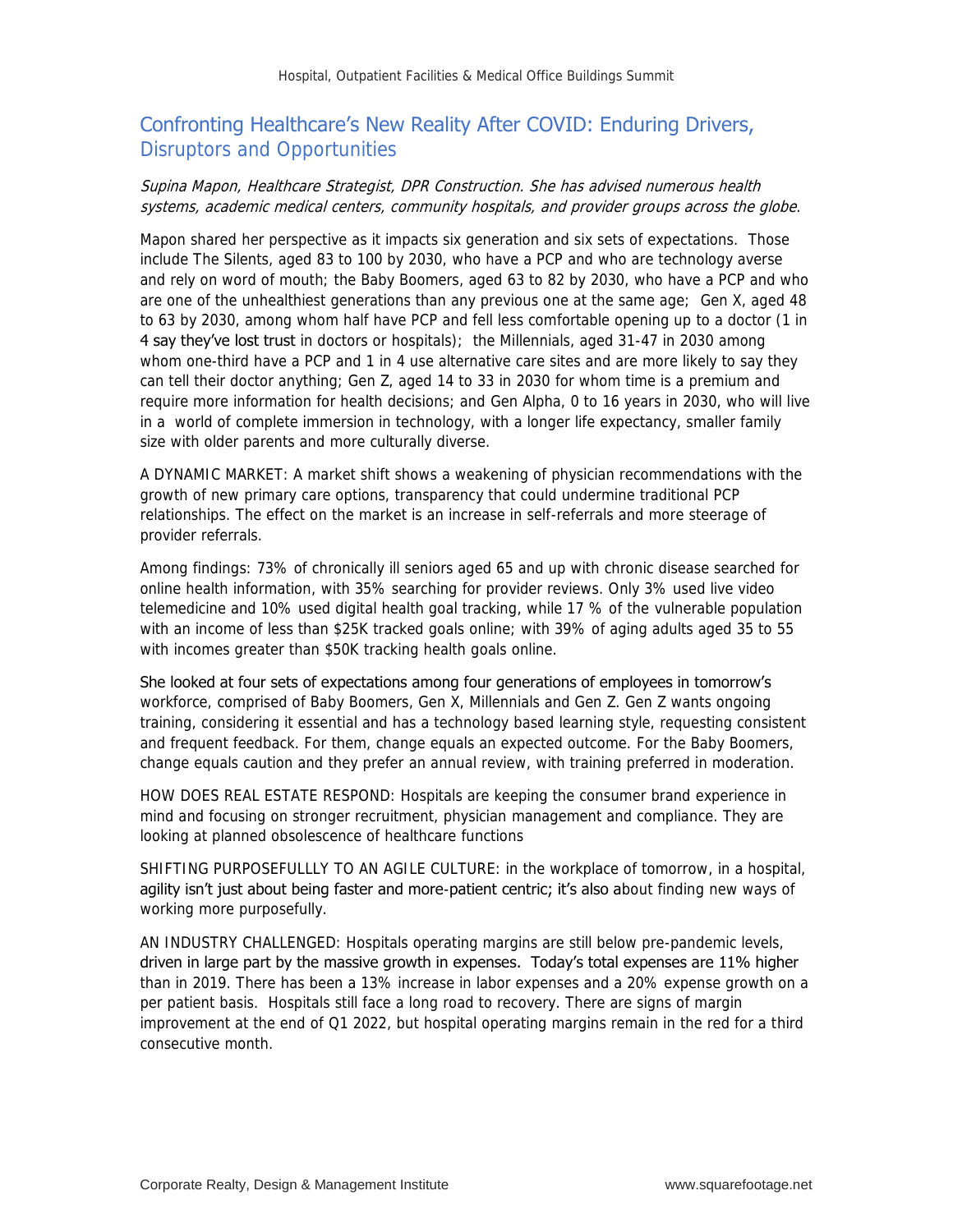## Hospital of Future: What Technology Elements are Required to Build a Hospital that's Truly Advanced

Brian Gray, Senior Project Manager, Page,

Zac Hillyard, Technology Principal, SSR Innovation Group,

Sherrill Lanthier, RN, BSN, Construction Planning Coordinator, Houston Methodist,

Murat Uralkan, Director of Innovation, Houston Methodist

#### Rhona Vogt, Associate Principal, Page.

What elements are required to build a hospital that is truly advanced? Everything comes back to the patient, from all perspectives. At the same time, tech hubs are used to create a flexible place to pilot these technologies.

Uralkan asked the audience to consider what happens before, during and after a hospital stay. Houston Methodist is using My Methodist, with 2,348 tablets and 378 tele rounding tablets, voice over text as a common denominator to interact and remove some burden from the nurses. They are looking at ambient intelligence and remote monitoring of patients. Some monitoring results in removing bulky devices from the room, which impacts both people and the design of the facility. Service robots are also being considered to improve supply chain on food service. Security robots are already in place, as well as autonomous wheelchairs for more effective patient transport.

Uralkan looked at how do you balance privacy (with wider camera use) and technology, and says they are starting the educational component on this before a patient gets to the hospital. The family can look on the phone to get an update on the patient. This technology, with a camera, will also be used to monitor you at home.

Gray says they are engaged in more in-depth space planning, looking at how to save space in areas such as the admissions process. He's reviewing what worked well in the Woodlands and Baytown as they build Cypresswood. Murat mentioned engagement TV, more IT functions and who will maintain all of this. They reached out to Stanford as a model

Gray says the main goal is that we have a seamless experience that creates calmness and better patient outcomes. They will eliminate patient boards in the room, moving those outside the room that may be on a TV screen, serving as a foundation for white board. They are thinking about user experience and the fact that if technology is part of the native behavior, it will be more familiar.

Sherrill looked at how the technology supports staff such as taking iPads into the room so patients could visit with families. At Cypress, there'll be nurses who will learn how to better care for patients through Telehealth, with the camera in the room (Telesight). Expect at least two more generations of technology in the next three to five years. There may be greater above ceiling infrastructure. The planners are trying to anticipate the needs and weave AI into the fabric building, so it's not a major surprise to anyone.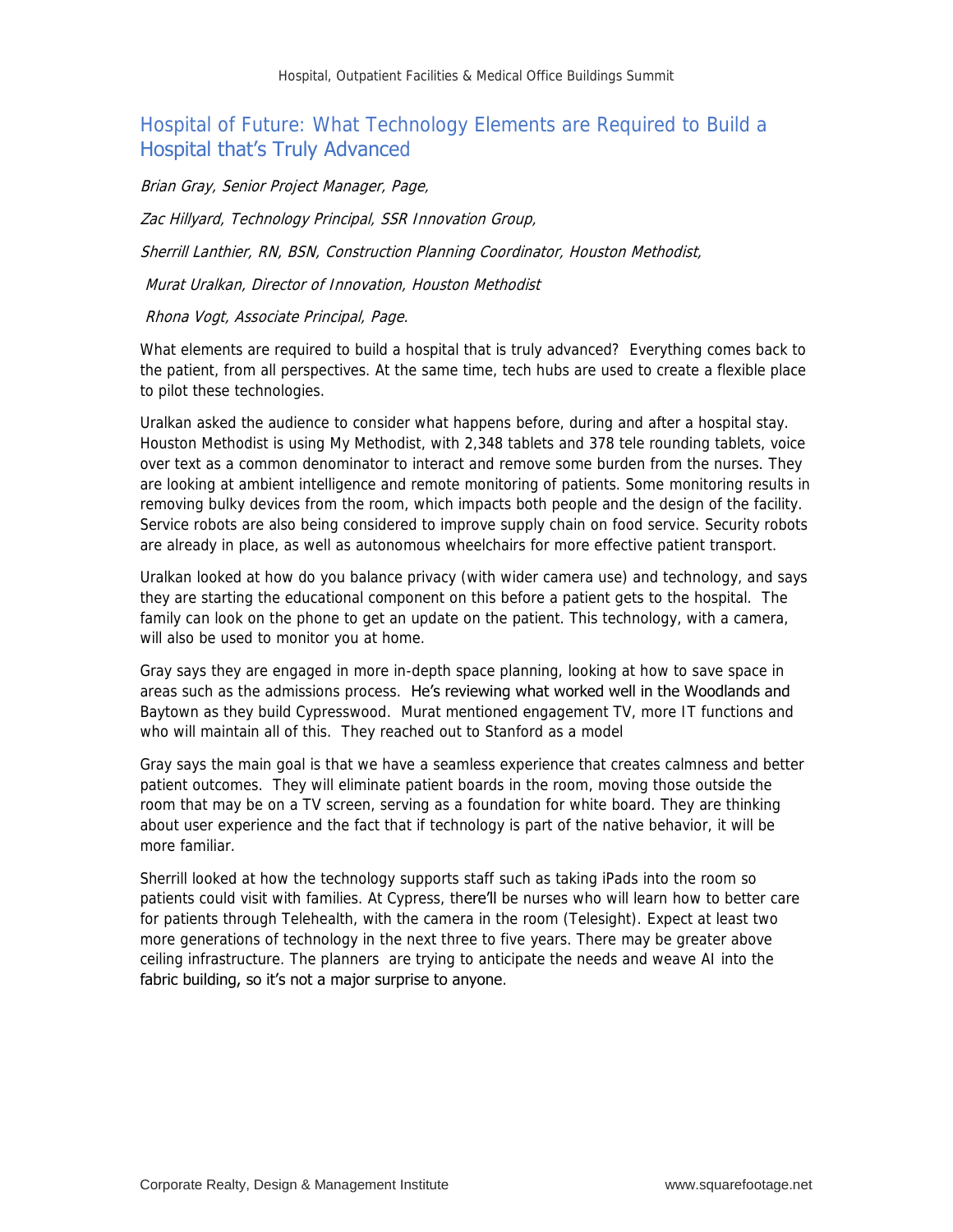### Artificial Intelligence in Health Facilities Planning

#### Dr. Ray Pentecost III, DrPH, FAIA, FACHA, LEED AP, Ronald L. Skagg FAIA and Joseph G. Sprague FAIA Chair of Health Facilities Design Director, Center for Health Systems & Design, College of Architecture, Texas A&M University

He shared the latest on proposed changes; including behavioral health, clinical treatment, patient care spaces and how it applies in Texas. Our leadership stands dedicated to helping healthcare facilities care for their patients and staff, and offering support to manage post-pandemic financial setbacks and challenges.

AI REALLY HAS OUR ATTENTION: Pentecost says AI is not one technology, but rather a collection of them, combining "If-then" rules  $-$  equation, machine learning, deep learning and neural networks along with natural language processing. AI is a huge economic force. In the 2021 Healthcare Market Size was \$6.9 Billion, growing to \$67.4 Billion in the 2027 HC Market Size, with a compound annual growth rate of 46.2%.

WHAT IS DRIVING THE AI WAVE IN HC? Larger and more complex HC datasets, including 300 million books that take AI 29 hours to read are among  $\frac{1}{4}$  of the primary drivers. Secondly, 2/4 primary drivers are more pressures to reduce HC costs. Pentecost asked the audience to consider that national tipping point, between spending in the HC percentage of the GDP and other economic interests. Faster computers and lower costs also drive AI, which otherwise would take 1M years to process and more HC partnerships, disparate domains in medical school curriculum drives the growth as well. He cited 127 new devices per second.

WHAT ARE CHALLENGES IN AI IN HC? Among the top 10 challenges, the first is data collection and accuracy.. Secondly, data privacy, permissions and accountability in deep learning and the neural networks factors in. Thirdly, there is disagreement on what the data means. At No. 4, integration into electronic medical records (NLP: text and images) is a challenge, as is No. 5, the standardization of AI workings and outputs. No. 6 considers how clinicians do more than single tasks (AI), for example, radiologists and treatments such as ablation therapies that concern image guided interventions like biopsies and stents. At No. 7, clinical processes differ, within specialties. Transparency is the eight challenges, as with drug approval and why one may be successful and No. 9 is the approval by regulators – process. The analytics concern deep learning's hidden neural networks. Finally, No. 10 is the approval for payment in care plans. Is automated image analysis a liability or are other opinions to be considered? What about the quality and comparability of proprietary analytics? The greatest challenge to AI in these healthcare domains is not whether the technologies will be capable enough to be useful, but rather, ensuring their adoption in daily clinical practice.

ENMED PROGRAM AT TEXAS A&M: Now four years blending engineering and medicine for a combined degree from the College of Engineering and Medicine. To complete the degree, the student must develop something innovative.

ROLE OF THE ARCHITECT: The HC architecture team must change; expand. We are no longer vendors; we are integrators – Jim Bills, Novell. Architects need to be doing/using research. We know every building impacts health. How? How do architecture and nature work together? What is the ethical response to design research? Process mapping will change with AI. Now it will be possible to build 1 hospital in 1 year, saving 1 million mutes and 8 Person-years saved. There will be design for possible capacity reduction. The AI value: good for reducing mistakes and medical errors, fewer complications with chronic diseases and earlier diagnosis with AKI, infections. AI can make any HC facility a research center. The implications translate into larger rooms for students, some classroom spaces and digital connectivity spaces.